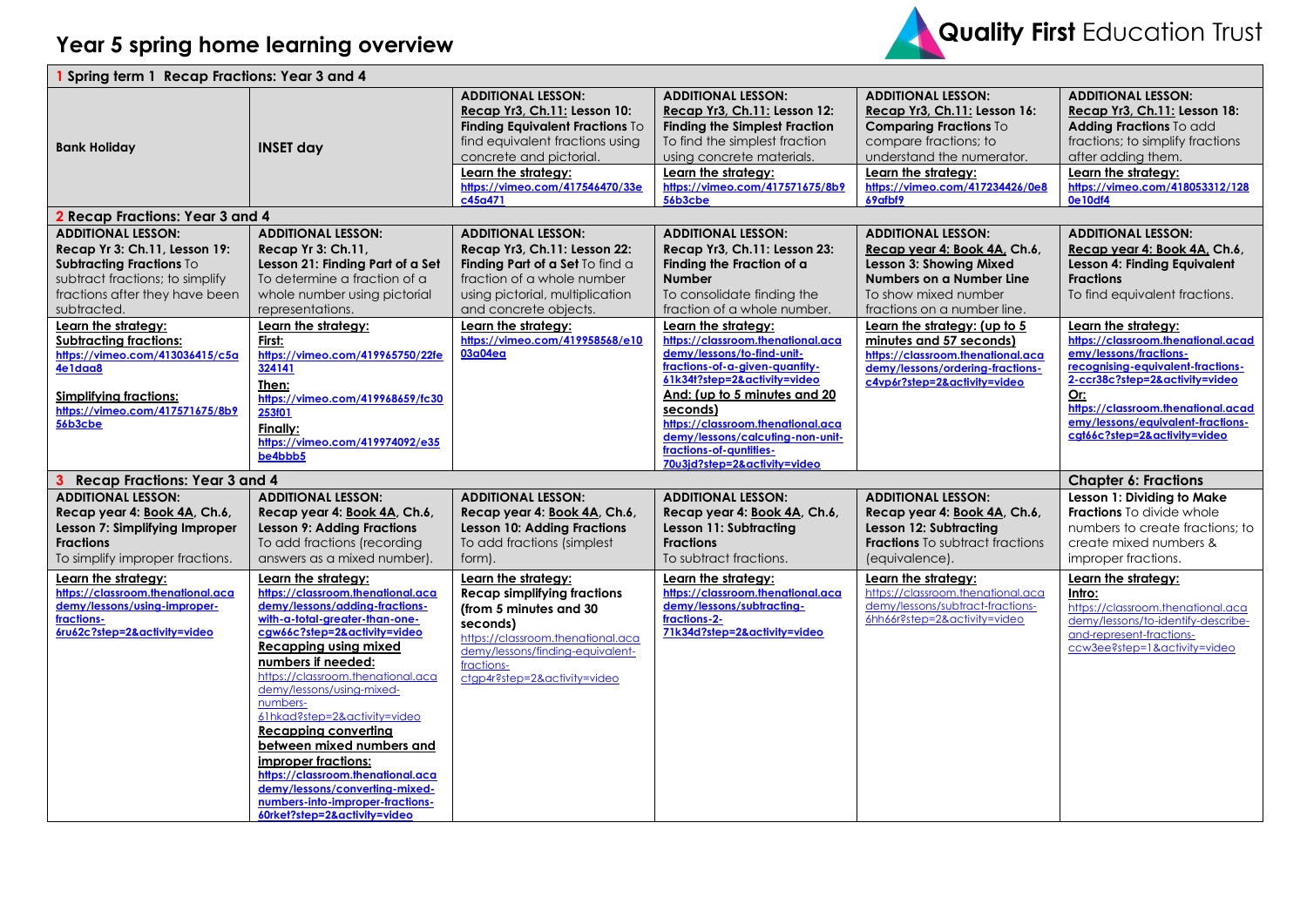## **Year 5 spring home learning overview**



| <b>Chapter 6: Fractions</b>                                                                                                                                                                                                                                                               |                                                                                                                                                                                                                                                                                                                              |                                                                                                                                                                           |                                                                                                                                                                                                                                         |                                                                                                                                                                                                                                            |                                                                                                                                                                        |  |
|-------------------------------------------------------------------------------------------------------------------------------------------------------------------------------------------------------------------------------------------------------------------------------------------|------------------------------------------------------------------------------------------------------------------------------------------------------------------------------------------------------------------------------------------------------------------------------------------------------------------------------|---------------------------------------------------------------------------------------------------------------------------------------------------------------------------|-----------------------------------------------------------------------------------------------------------------------------------------------------------------------------------------------------------------------------------------|--------------------------------------------------------------------------------------------------------------------------------------------------------------------------------------------------------------------------------------------|------------------------------------------------------------------------------------------------------------------------------------------------------------------------|--|
| Lesson 2: Writing Improper<br><b>Fractions and Mixed Numbers</b><br>To write improper fractions<br>and mixed numbers using a<br>number line and pictorial<br>methods.                                                                                                                     | Lesson 3: Finding Equivalent<br><b>Fractions</b><br>To find equivalent fractions<br>using pictorial methods.                                                                                                                                                                                                                 | Lesson 4: Comparing and<br><b>Ordering Fractions</b><br>To compare and order<br>fractions using the pictorial<br>method.                                                  | Lesson 5: Comparing and<br><b>Ordering Fractions</b><br>To compare and order<br>improper fractions using the<br>pictorial method.                                                                                                       | Lesson 6: Comparing and<br><b>Ordering Fractions To</b><br>compare mixed numbers<br>using pictorial; to find<br>common denominators where<br>one fraction is already the<br>common denominator for all.                                    | <b>Lesson 7: Making Number Pairs</b><br>To make number pairs<br>(number bonds) with fractions<br>with different denominators.                                          |  |
| Learn the strategy:<br>https://classroom.thenational.aca<br>demy/lessons/compare-fractions-<br>greater-than-one-<br>c8vkgr?step=2&activity=video                                                                                                                                          | Learn the strategy:<br>https://vimeo.com/419603258/19e<br>2699144                                                                                                                                                                                                                                                            | Learn the strategy:<br>https://classroom.thenational.academy/lessons/ordering-fractions-<br>c4vp6r?step=2&activity=video                                                  |                                                                                                                                                                                                                                         | Learn the strategy:<br>https://vimeo.com/419603289/dc8<br>2b56714                                                                                                                                                                          | Learn the strategy:<br>https://classroom.thenational.aca<br>demy/lessons/add-and-subtract-<br>fractions-with-a-common-<br>denominator-<br>68vpae?step=2&activity=video |  |
| <b>Chapter 6: Fractions</b><br>5.                                                                                                                                                                                                                                                         |                                                                                                                                                                                                                                                                                                                              |                                                                                                                                                                           |                                                                                                                                                                                                                                         |                                                                                                                                                                                                                                            |                                                                                                                                                                        |  |
| <b>Lesson 8: Adding Fractions</b><br>To add unlike fractions by<br>finding a common<br>denominator using pictorial<br>methods.                                                                                                                                                            | <b>Lesson 9: Adding Fractions</b><br>To add unlike fractions by<br>finding a common<br>denominator using pictorial<br>methods.                                                                                                                                                                                               | <b>Lesson 10: Adding Fractions</b><br>To add together unlike<br>fractions where the sum is<br>greater than 1, creating mixed<br>numbers or improper fractions.            | <b>Lesson 11: Adding Fractions</b><br>To add unlike fractions which<br>create improper fractions and<br>mixed numbers that give rise<br>to simplification.                                                                              | Lesson 12: Subtracting<br><b>Fractions</b><br>To subtract fractions with<br>different denominators: to<br>subtract fractions from whole<br>numbers.                                                                                        | Lesson 13: Subtracting<br><b>Fractions</b> To subtract fractions<br>where the denominators are<br>not the same: to use bar<br>models for subtracting<br>fractions.     |  |
| Learn the strategy:<br>https://classroom.thenational.aca<br>demy/lessons/add-and-subtract-<br>fractions-with-a-common-<br>denominator-<br>68vpae?step=2&activity=video                                                                                                                    | Learn the strategy:<br>https://classroom.thenational.aca<br>demy/lessons/add-fractions-<br>cnk3ar?step=2&activity=video                                                                                                                                                                                                      | Learn the strategy:<br>https://vimeo.com/419603358/431<br>288e8d3                                                                                                         | Learn the strategy:<br>https://vimeo.com/419603358/431<br>288e8d3<br>Simplifying fractions: (from 10<br>minutes)<br>https://classroom.thenational.aca<br>demy/lessons/finding-equivalent-<br>fractions-<br>ctap4r?step=2&activity=video | Learn the strategy: (from 7<br>minutes 20 seconds to 9<br>minutes and 27 seconds)<br>https://classroom.thenational.aca<br>demy/lessons/fractions-solve-<br>fraction-problems-with-the-four-<br>operations-<br>cgrk0d?step=2&activity=video | Learn the strategy:<br>https://vimeo.com/419603396/ad5<br>a8077cd                                                                                                      |  |
| <b>Chapter 6: Fractions</b>                                                                                                                                                                                                                                                               |                                                                                                                                                                                                                                                                                                                              |                                                                                                                                                                           |                                                                                                                                                                                                                                         | Catch up time                                                                                                                                                                                                                              |                                                                                                                                                                        |  |
| Lesson 14: Subtracting<br><b>Fractions</b><br>To subtract fractions and<br>mixed numbers from mixed<br>numbers with different<br>denominators.<br>Learn the strategy:<br>https://classroom.thenational.aca<br>demy/lessons/subtractina-mixed-<br>numbers-<br>6xk32e?step=1&activity=video | Lesson 15: Multiplying<br><b>Fractions by Whole Numbers</b><br>To multiply fractions by whole<br>numbers creating other<br>fractions, mixed numbers or<br>improper fractions.<br>Learn the strategy:<br>https://classroom.thenational.academy/lessons/multiply-a-fraction-by-a-<br>whole-number-cgup2t?step=2&activity=video | Lesson 16: Multiplying<br><b>Fractions by Whole Numbers</b><br>To multiply fractions by whole<br>numbers where the product is<br>an improper fraction or mixed<br>number. | Lesson 17: Multiplying Mixed<br><b>Numbers</b><br>To multiply mixed numbers by<br>whole numbers, creating<br>larger mixed numbers.<br>Learn the strategy:<br>https://vimeo.com/419603467/ea8<br>9654f58                                 | Revisit any worksheets that<br>have not been completed so<br>far from this half term.                                                                                                                                                      | Revisit any worksheets that<br>have not been completed so<br>far from this half term.                                                                                  |  |
| <b>Half term break</b>                                                                                                                                                                                                                                                                    |                                                                                                                                                                                                                                                                                                                              |                                                                                                                                                                           |                                                                                                                                                                                                                                         |                                                                                                                                                                                                                                            |                                                                                                                                                                        |  |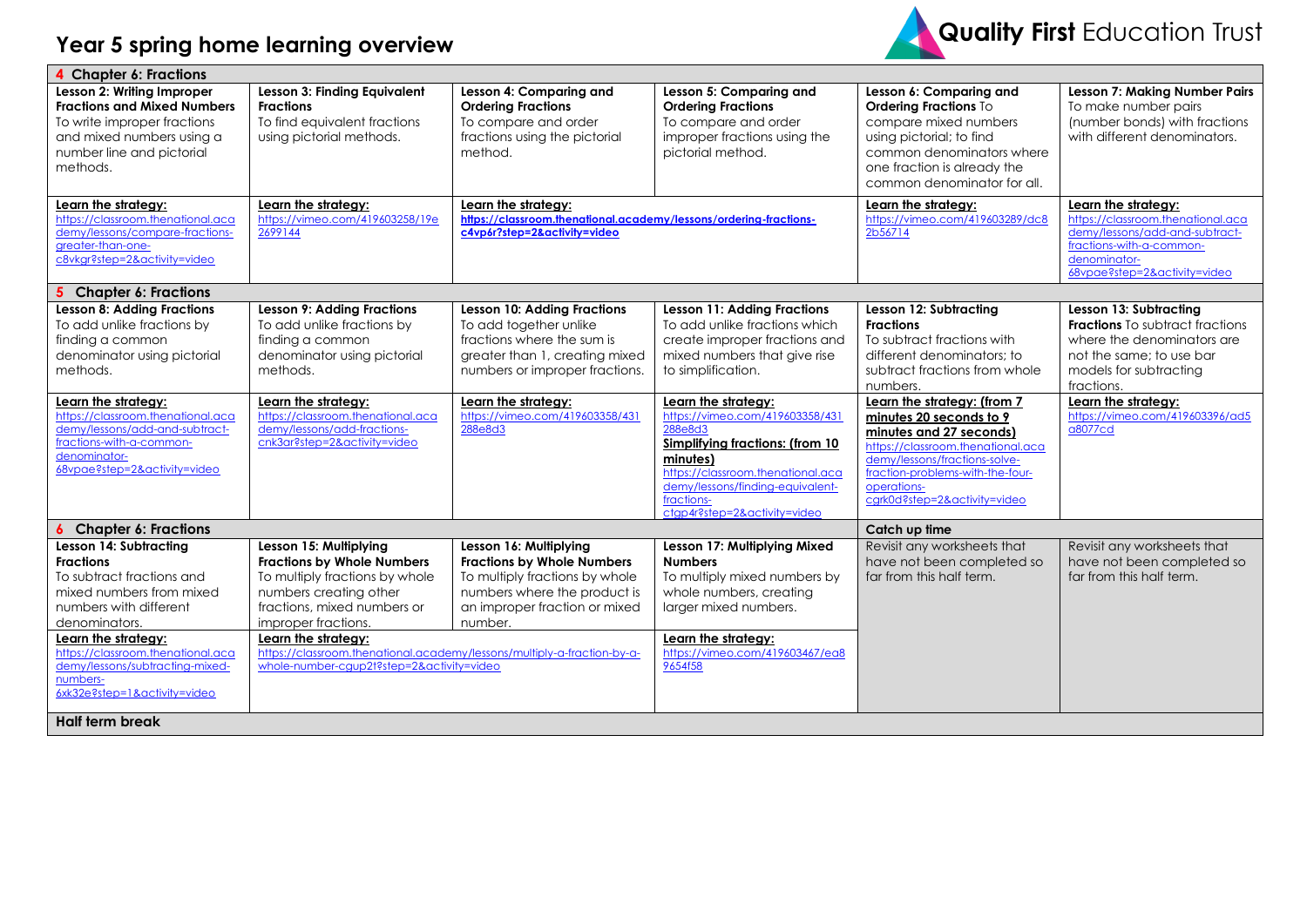## **Year 5 spring home learning overview**



| Spring term 2                                                                                                                                    |                                                                                                                                                                  |                                                                                                                                                                                                                                                                                     |                                                                                                                                                                               | <b>Chapter 7: Decimals</b>                                                                                                                                                                                                                                                                                                                                 |                                                                                                                                                                                                                                                                |
|--------------------------------------------------------------------------------------------------------------------------------------------------|------------------------------------------------------------------------------------------------------------------------------------------------------------------|-------------------------------------------------------------------------------------------------------------------------------------------------------------------------------------------------------------------------------------------------------------------------------------|-------------------------------------------------------------------------------------------------------------------------------------------------------------------------------|------------------------------------------------------------------------------------------------------------------------------------------------------------------------------------------------------------------------------------------------------------------------------------------------------------------------------------------------------------|----------------------------------------------------------------------------------------------------------------------------------------------------------------------------------------------------------------------------------------------------------------|
| <b>Revisit formal multiplication of</b><br>whole numbers                                                                                         | <b>Revisit formal multiplication</b><br>and division of whole numbers                                                                                            | <b>Embed multiplication of</b><br>fractions                                                                                                                                                                                                                                         | <b>Embed addition and</b><br>subtraction of fractions                                                                                                                         | <b>ADDITIONAL LESSON: Recap</b><br>year 4 fractions: Bk 4B, Ch. 8,<br>Lesson 17: Dividing Whole<br>Numbers by 100 To divide<br>whole numbers by 100&10.                                                                                                                                                                                                    | <b>Lesson 1: Writing Decimals</b><br>To write decimal numbers.                                                                                                                                                                                                 |
| Complete the online lesson:<br>https://classroom.thenational.aca<br>demy/lessons/multiplying-a-3-digit-<br>number-by-a-2-digit-number-<br>cmwpae | Complete the online lesson:<br>https://classroom.thenational.aca<br>demy/lessons/short-division-part-<br>$1 - 6$ gr $6$ ar                                       | Complete the online lesson:<br>https://classroom.thenational.academy/l<br>essons/multiply-a-mixed-number-<br>fraction-<br>6njk6t?from_query=multiply+fractions+b<br>y+a+whole+numbers                                                                                               | Complete the online lesson:<br>https://classroom.thenational.aca<br>demy/lessons/add-and-subtract-<br>fractions-with-a-common-<br>denominator-68vpae                          | Learn the strategy:<br>https://classroom.thenational.aca<br>demy/lessons/multiplying-and-<br>dividing-by-100-part-1-<br>68vk6c?step=2&activity=video<br>https://classroom.thenational.aca<br>demy/lessons/multiplying-and-<br>dividing-by-100-part-2-<br>6ngkcc?step=2&activity=video                                                                      | Learn the strategy:<br>https://classroom.thenational.aca<br>demy/lessons/representing-<br>decimals-<br>c9gpat?step=1&activity=video                                                                                                                            |
| <b>Chapter 7: Decimals</b>                                                                                                                       |                                                                                                                                                                  |                                                                                                                                                                                                                                                                                     |                                                                                                                                                                               |                                                                                                                                                                                                                                                                                                                                                            |                                                                                                                                                                                                                                                                |
| Lesson 2: Reading and Writing<br><b>Decimals</b><br>To read and write decimals.                                                                  | Lesson 3: Reading and Writing<br><b>Decimals</b><br>To read and write decimals.                                                                                  | <b>Lesson 4: Comparing Decimals</b><br>To compare tenths and<br>hundredths written as<br>decimals.                                                                                                                                                                                  | <b>Lesson 5: Comparing Decimals</b><br>To order and compare<br>decimals.                                                                                                      | Lesson 6: Comparing Decimals<br>To compare and order<br>decimals of amounts.                                                                                                                                                                                                                                                                               | Lesson 7: Writing Fractions as<br><b>Decimals</b><br>To write fractions as decimals.                                                                                                                                                                           |
| Learn the strategy:<br>https://classroom.thenational.aca<br>demy/lessons/thousandths-<br>6wup6t?step=2&activity=video                            | Learn the strategy:<br>https://classroom.thenational.aca<br>demy/lessons/thousandths-<br>6wup6t?step=2&activity=video                                            | Learn the strategy:<br>https://classroom.thenational.aca<br>demy/lessons/recognising-<br>decimal-hundredths-part-1-<br>c4v3ed?step=2&activity=video<br>https://classroom.thenational.aca<br>demy/lessons/recognising-<br>decimal-hundredths-part-2-<br>cmukcd?step=2&activity=video | Learn the strategy:<br>https://classroom.thenational.academy/lessons/comparing-and-<br>ordering-ccwk0r?step=2&activity=video                                                  |                                                                                                                                                                                                                                                                                                                                                            | Learn the strategy:<br>https://classroom.thenational.aca<br>demy/lessons/tenths-and-<br>hundredths-<br>6nj68c?step=2&activity=video<br>https://classroom.thenational.aca<br>demy/lessons/comparing-<br>fractions-and-decimals-<br>c5ip8r?step=2&activity=video |
| <b>Chapter 7: Decimals</b>                                                                                                                       |                                                                                                                                                                  |                                                                                                                                                                                                                                                                                     |                                                                                                                                                                               |                                                                                                                                                                                                                                                                                                                                                            |                                                                                                                                                                                                                                                                |
| Lesson 8: Adding and<br><b>Subtracting Decimals</b><br>To add and subtract amounts<br>in decimals.                                               | <b>ADDITIONAL LESSON:</b><br><b>Mental Addition and</b><br><b>Subtraction</b> To use mental<br>calculation strategies to add<br>and subtract decimal<br>numbers. | <b>ADDITIONAL LESSON:</b><br><b>Adding decimals</b><br>To use the formal written<br>method to add decimal<br>numbers and correct mistakes<br>made with this method.                                                                                                                 | <b>ADDITIONAL LESSON:</b><br><b>Subtracting decimals</b><br>To use the formal written<br>method to subtract decimal<br>numbers and correct mistakes<br>made with this method. | Lesson 9: Adding and<br><b>Subtracting Decimals</b><br>To add and subtract decimals.<br>To add and subtract amounts<br>in pounds and pence.                                                                                                                                                                                                                | Lesson 10: Adding and<br><b>Subtracting Decimals</b><br>To add and subtract amounts<br>in pounds and pence.                                                                                                                                                    |
| Learn the strategy:<br>https://classroom.thenational.aca<br>demy/lessons/mental-addition-<br>and-subtraction-<br>70uk4t?step=2&activity=video    | Complete the online lesson:<br>https://classroom.thenational.aca<br>demy/lessons/mental-addition-<br>and-subtraction-70uk4t                                      | Complete the online lesson:<br>https://classroom.thenational.aca<br>demy/lessons/adding-decimals-<br>70t62r                                                                                                                                                                         | Complete the online lesson:<br>https://classroom.thenational.aca<br>demy/lessons/subtracting-<br>decimals-69jpat                                                              | Learn the strateav:<br>https://classroom.thenational.academy/lessons/solving-problems-with-<br>decimals-using-addition-and-subtraction-6gu6ad<br><b>Recap column addition and subtraction:</b><br>https://classroom.thenational.academy/lessons/applying-and-<br>consolidating-column-method-for-addition-and-subtraction-<br>cavpcc?step=2&activity=video |                                                                                                                                                                                                                                                                |